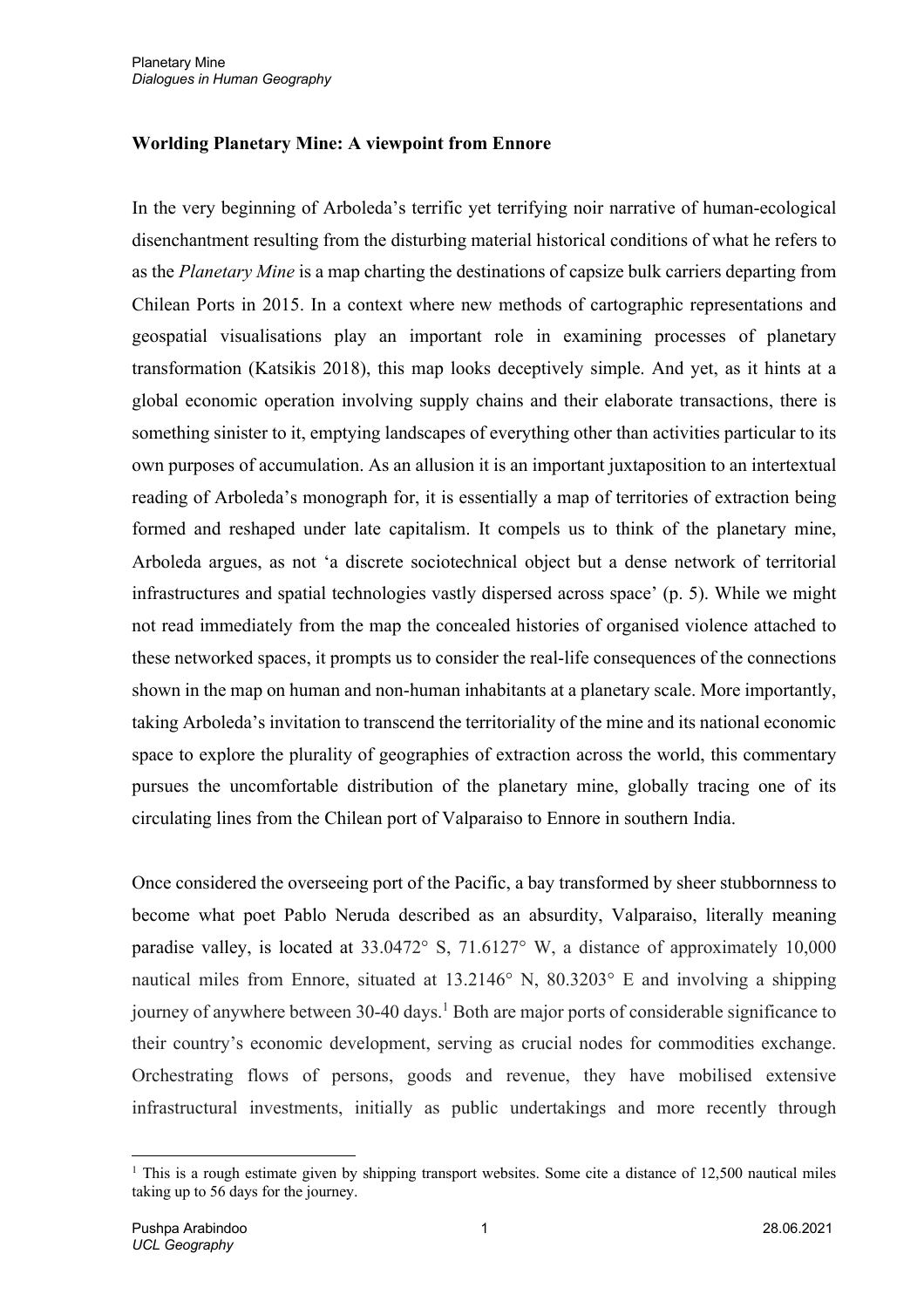privatisation models availing a hybrid political-economic order and obscuring a clear sense of political authority (Chalfin 2010). There is a ruthlessness to the way they compete with nearby ports, building and expanding to capture the lucrative promises of global maritime trade.<sup>2</sup> As such, as Arboleda explains, they are a key component of the planetary mine constituting a technological exoskeleton that extends to multiple resource frontiers. Thus, ports such as Ennore are no longer just a transportation node but complex logistical hubs 'ordering and coordinating circuits of exchange and associated arrangements of control' (Dua 2019: 3). It is also through these chokepoints that we come to witness 'new kinds of crises, new paradigms of security, new uses of law, new logics of killing, and a new map of world' (Cowen 2014: 1).

One among the 12 major ports in India, Ennore Port (officially called Kamarajar Port Ltd.) was initially commissioned in the 1990s to handle thermal coal for Tamil Nadu Generation and Distribution Corporation Limited (TANGEDCO). Operationalised in 2001 as India's first and only corporate port, Ennore's ambitions have gone beyond simply functioning as a coalberthing station serving Thermal Power Plants in the vicinity to include a Container Terminal privately operated by Adani Ports and SEZ Ltd. As a multi-purpose cargo terminal, Ennore is now well-equipped to handle not just coal, but all kinds of dry, bulk and project cargos. These expansions suggest a new paradigm of 'logistical urbanisation', one that Arboleda describes as 'a new rubric of microspatial infrastructural planning and territorial design that revolves around speed, continuity, and connectivity, and where city and noncity space are cast in relational terms' (p. 32). Here, Ennore exemplifies what Brenner and Katsikis (2020) refer to as 'the hinterland question' where it is no longer simply Chennai's industrial hinterland, its constitutive outside co-opted by its maelstrom of urbanisation but an operational landscape requiring a larger-scale process of infrastructural configuration and territorial reorganisation. Emphasising a land use logic that is less about the industrial or agrarian, it is more focussed on the extractive, extending its adverse effect over its ecologies – terrestrial, oceanic, subterranean and atmospheric.

It is this latter aspect that compels us to reconsider Ennore's material landscape, one that has little to do with the construction of factories or ports and their supporting infrastructure of roads,

<sup>&</sup>lt;sup>2</sup> In the case of Ennore, it is located in close proximity to Chennai and Kattupalli Ports. Maersk Line which accounts for 20 percent of India's container freight, for instance, recently revised its inter-Asia route to call at Ennore instead of Chennai due to chronic congestion concerns at the latter.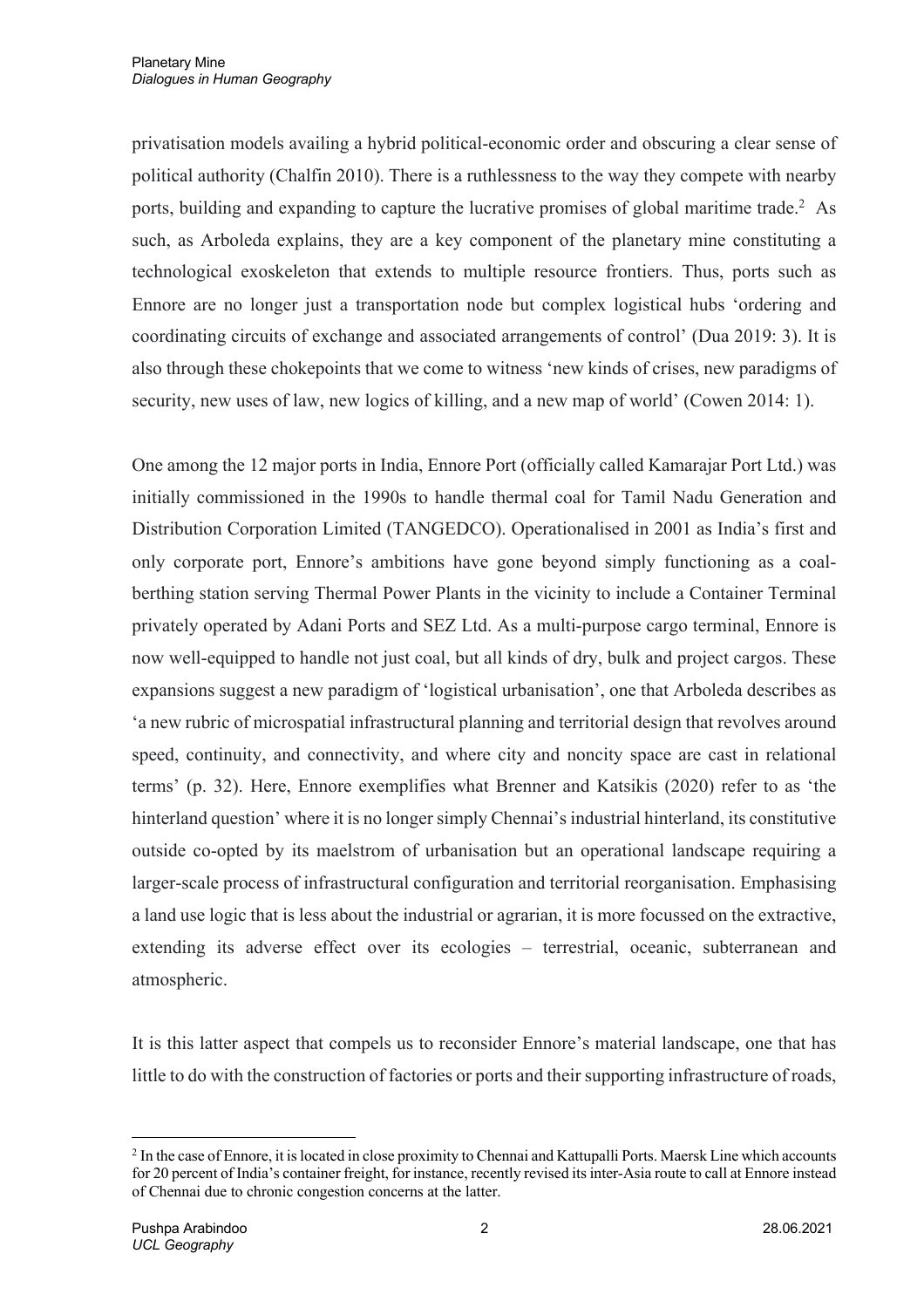railways, bridges, breakwaters, warehouses, deep-water berths, quays and what not, but reaching back to its etymological history when Ennore's place-based toponym was associated with a creek and not the recurrent topos of an industrial backwater.<sup>3</sup> Even though the creek itself is only 400m wide, stretching 3km into the sea and 5km along the coast, its ontological consciousness derives from a sensitive estuarine ecosystem, draining two important rivers, Koassthalaiyar in the South and Aranaiyar in the North into the Bay of Bengal. In addition, Pulicat Lake, the second largest brackish water lake in the country also drains into the creek. Dotted with salt pans, mangroves, marshes, mudflats and fish farms, over the years the creek's ecosystem has been continuously eroded by all forms of anthropogenic assault. The seasonal nature of the creek's interconnected ecological features suggest a natural ecosystem that is unpredictable, and yet has been the (socio-economic) mainstay of fishing communities living in its environs, forging human and more-than-human identities that cannot be reduced to a pure environmental aesthetic. It is perhaps due to this lack of a tantalising imaginary that the relentless unmaking of the creek's ecology by Ennore's industrial infrastructure went unnoticed for several years. More recently, its ecological damage has blown into a full-fledged conflict over livelihood losses as communities and environmental activists together tackle the fissures caused by its longer history of land expropriation, class, caste and gender hierarchies as well as exclusionary forms of labour dynamics. 4

Through a tactical deployment of 'slow activism' (Robins 2014) and its politics of the ordinary, local fishing communities and activists bring their environmental subjectivity to the foreground of a rising ecological awareness, confronting squarely the challenge of reimagining the creek's ecology over and above Ennore's man-made infrastructure. Here, it is not just about personalising the narrative through their own sense of (economic) loss, but also building on significant scientific knowledge about the destruction of Ennore's ecology due to erosion and accretion caused by port construction as well as all-around discharge of industrial pollutants.<sup>5</sup> However, if we are to paraphrase Scaramelli (2019), places such as Ennore articulate a moral stance on the estuarine worlds of infrastructures and ecologies, both entangled and inseparable,

<sup>&</sup>lt;sup>3</sup> Ennore or Enūr literally means my place.

<sup>&</sup>lt;sup>4</sup> See https://storyofennore.wordpress.com/ which is a website/blog reclaiming rights, livelihoods and ecosystems around the Ennore Creek.

<sup>&</sup>lt;sup>5</sup> There is clear evidence of shoreline erosion and accretion due to the breakwaters which is also causing closure of the Ennore Creek mouth alongside affecting the wave energy in the region. This mouth has to be kept open for water intake to the coolant system of the Thermal Power Pant necessitating an uninterrupted dredging activity by TANGEDCO.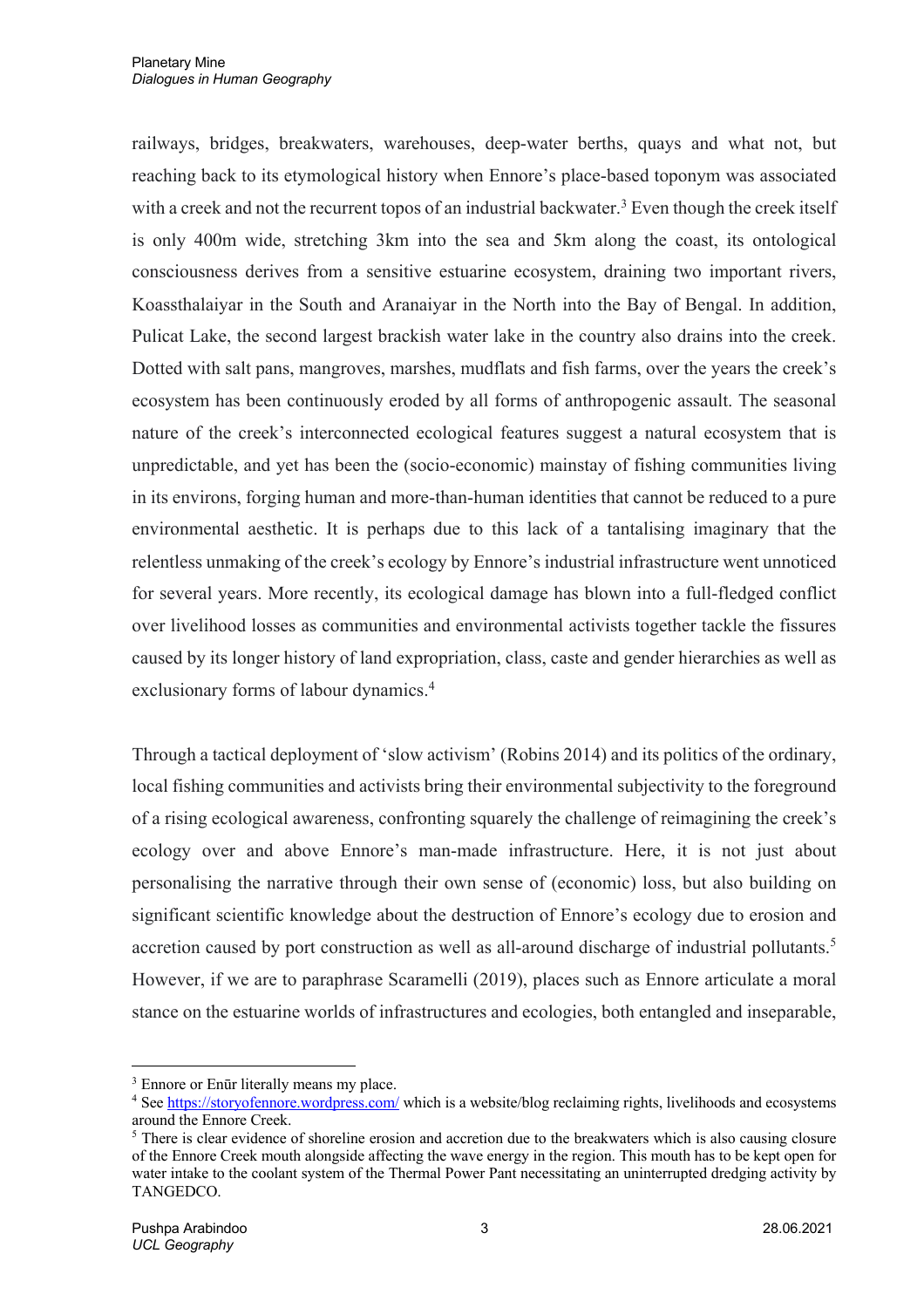triggering possible assessments of justice and motivations for action. There is a rather provocative argument to be made here that any reimagination of the creek's ecology has to take place not outside of the infrastructure but within it. Thus, as coal remains the primary object of circulation at the port, it is through its materiality, particularly its discards that the ecological failure of Ennore has come to be vividly registered. Fly ash, in this context, emerges as a tangible proof of the way infrastructure and ecology are enmeshed in this estuarine world. As a globally synchronous Anthropocene marker (Rose 2015), fly ash is coal's afterlife, manipulating life in the air, in the soil, surfaces beneath and surfaces above (Bhat 2018). Emerging as a toxic discourse in Ennore fly ash points to an exigency that is more than a rhetoric (Buell 1998), a reminder of Ennore's putative failures as a 'lively infrastructure'.

But as we strive to visualise the real life consequences of the planetary mine on places like Ennore, there is a ubiquitous gloom to its bleak dystopian world of abandoned presents and unwanted futures (Robinson 2010). Many of the struggles are mired in a certain pessimism that close off any sense of a politics of possibility which is essential if we are to use Ennore's insurgence to recover its multiplicity, complexity and co-existing temporalities (*ibid.*). It is this alternative form of futurism placing hopefulness in the creative potential of cities that we see in the quirky rendering of famed Tamil classical musician TM Krishna's *Chennai Porombokku Paadal* where he draws our attention to not only Ennore's ecological abuse but also disrupt narratives of the landscape as a 'wasteland' emplacing it instead with new meanings.<sup>6</sup> Complimenting this storytelling culture is the emergence of the subaltern as a more than enchanted figure, that far from being sublime restores Ennore's toponymic heritage through a vernacular knowledge tracking environmental change and reconstructing past land use. Such situated visualisations contest an established mode of representation attached to a planetary assertion of power relations. You see this when, despite 25km2 declared as a tidal water body by the Coastal Regulation Zone-1 notification, much of the creek has vanished in records and official narratives through a deliberate politics of erasure, prompting historian Bhavani Raman's (2020: 54) comment on the curious disappearance of the Ennore Creek: '[b]efore landscapes die, they first vanish in the imagination'.

 $6$  https://www.youtube.com/watch?v=82 $i$ FyeV5AHM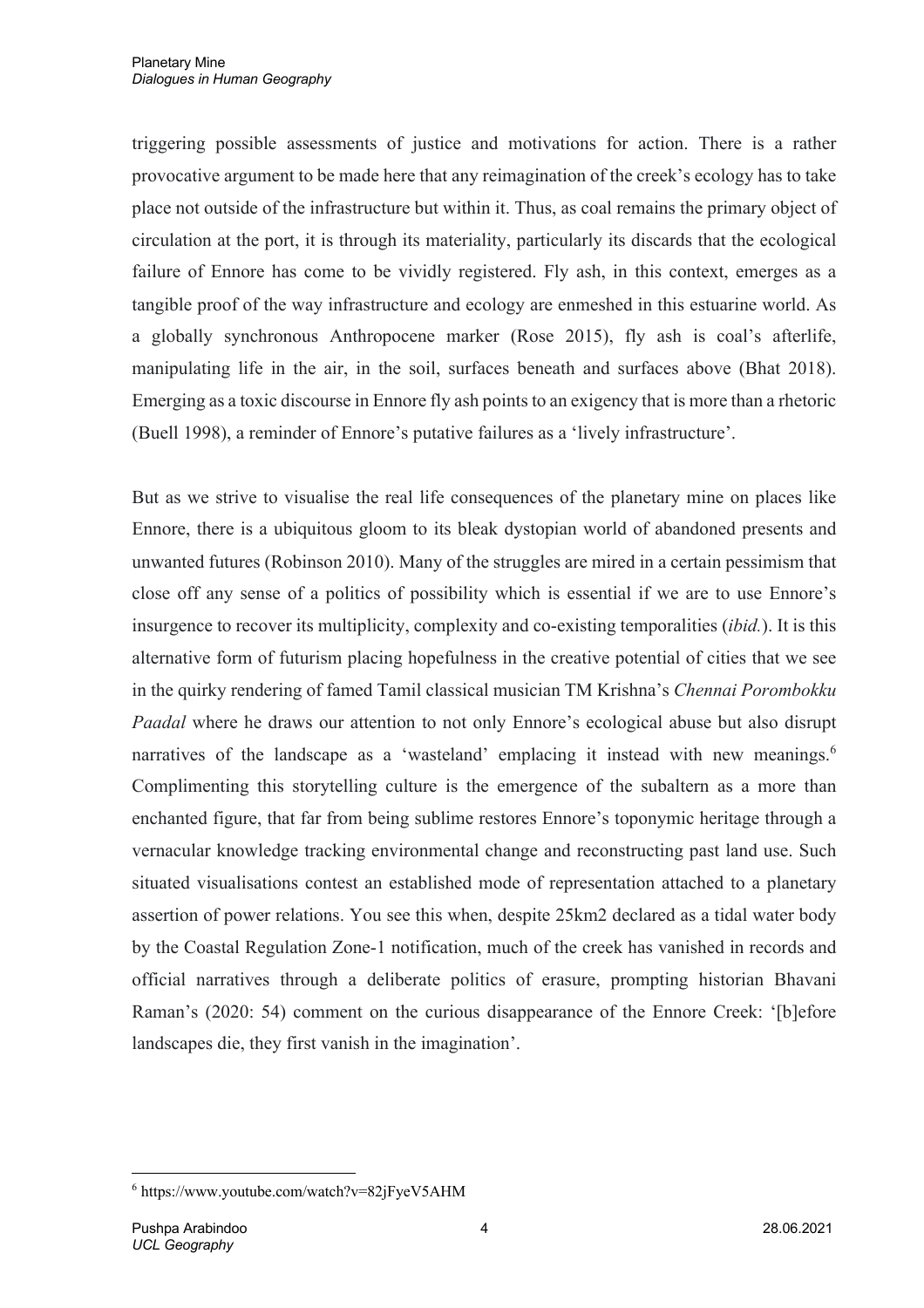Using an oral tradition that unravels a sedimentation of stories, a palimpsest of memory and a particular archaeology of territorialisation provides a powerful counternarrative to contemporary scholarly research that can find itself limited by the mono-cultural imaginary of the Anthropocene (Hayman 2018). Thus, Krishna's song finds a 'pirate aesthetic' in Ennore as a wasteland reimagined, collating an archival present of sounds, images and disturbing countermemories of new publics and cultural worlds of subaltern populations(Sundaram 2010). The questions raised by such struggles in the midst of uncertainty make their resistance come across as a worlding practice (Ong 2011), entailing a specific, categorical outlook of the planetary through an open-ended vitalism. It is through these creative forms of subaltern struggles that we see a worlding that is simultaneously attentive to the semantics of both planetary and subaltern thinking in the Anthropocene (Tella 2019).

## Conclusion

In its award-winning installation *Tectonic Resonances* for the 2021 London Design Biennale, the Chilean pavilion constructs an acoustic curation of lithophones from quarries, deserts and the Andean mountains to remind us that rocks resound, whether it is through earthquakes or blasting for mineral extraction.7 The exhibit recreates the Andes as a geological event, using the sonorous experience of the lithophone to think about the consequences of the Anthropocene. Such creative interventions provide a new kind of provenance for understanding the planetary mine perhaps as a *hyperobject*, in Morton's sense (2013), not just for its extensive distribution but for its pervasive and discursive ability to register anxieties about the resurgence of capitalism, conservatism and militarism on the global stage. Coming across as something fantastical, the study of something as widely extended as the planetary mine poses challenging methodological questions demanding critical reflection on our limits of knowing. Thus, even as 'ordinary' places such as Ennore show that they are never simply local or entirely contained, they become critical sites to think with and broaden the terraqueous analytic of Anthropocene ecologies. It is thus important that we establish the contingent and relational nature of the planetary mine, exposing its ontological instability as processual and emergent. This allows it to be tackled as a real proposition, one that is objectively empirical. Otherwise, despite the best efforts of scholarship such as Arboleda's, the planetary mine might be widely recognised but risks being poorly understood.

<sup>7</sup> https://www.londondesignbiennale.com/participant/chile-0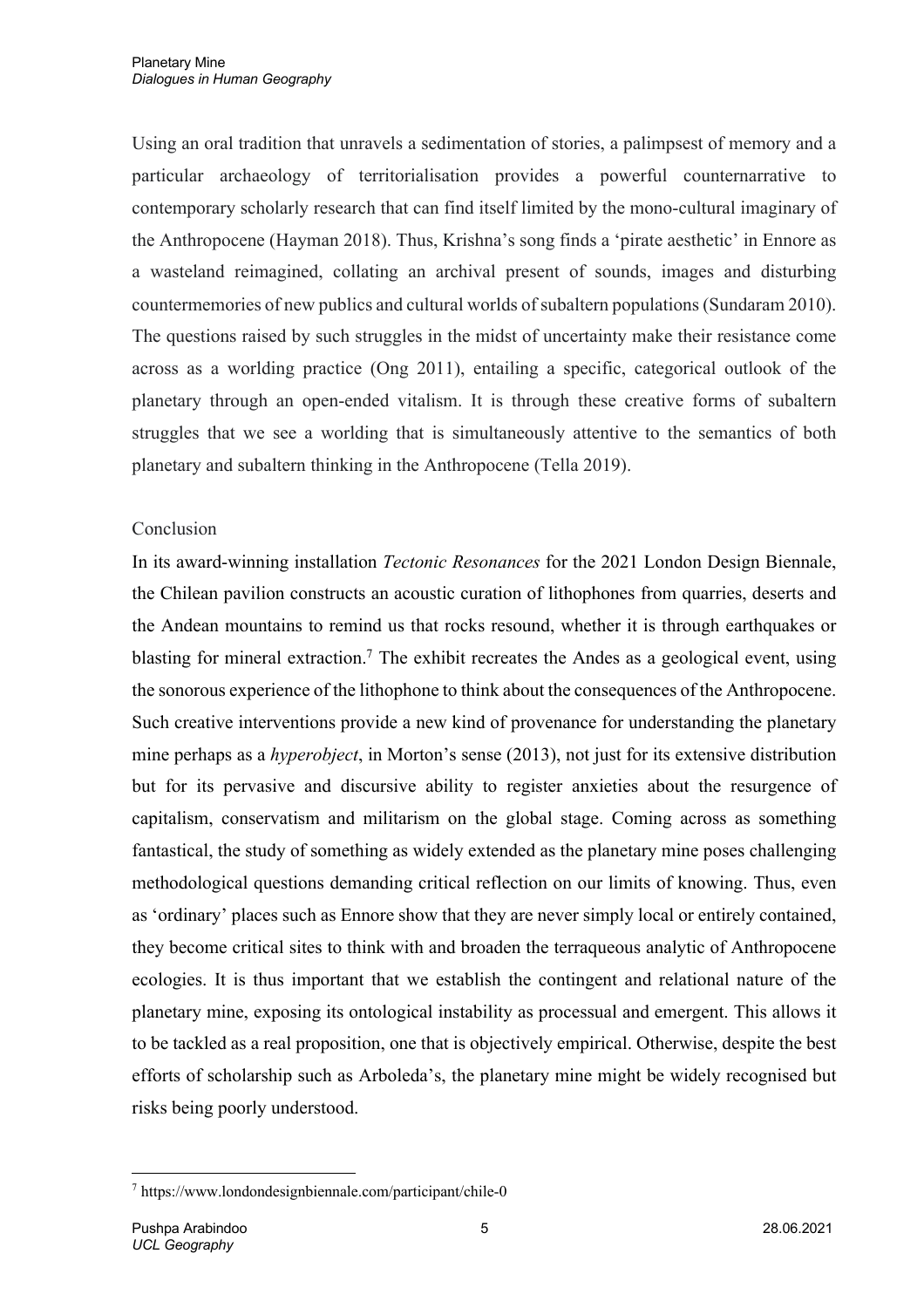References:

Bhat, H. (2018). "Over skies of extraction." Lo Squaderno - Explorations in Space and Society **48**: 23-26.

Buell, L. (1998). "Toxic discourse." Critical Inquiry **24**(Spring): 639-665.

Chalfin, B. (2010). "Recasting maritime governance in Ghana: The neo-developmental state and the Port of Tema." The Journal of Modern African Studies **48**(4): 573-598.

Cowen, D. (2014). The deadly life of logistics: Mapping violence in global trade. Minneapolis, University of Minnesota Press.

Dua, J. (2020). "Amergris, livestock and oil: Port-making and chokepoint making in the Red Sea." Ethnos **DOI: 10.1080/00141844.2019.1696861**.

Hayman, E. (2018). "Future rivers of the Anthropocene or whose Anthropocene is it? Decolonising the Anthropocene!" Decolonization: Indigeneity, Education & Society **6**(2): 77- 92.

Katsikis, N. (2018). Visualizing the planetary urban. Doing Global Urban Research. J. Harrison and M. Hoyler, SAGE**:** 12-33.

Katsikis, N. and N. Brenner (2020). "Operational landscapes: Hinterlands of the Capitalocene." Architectural Design **90**(1): 22-31.

Morton, T. (2013). Hyperobjects: Philosophy and ecology after the end of the world. Minneapolis, University of Minnesota Press.

Ong, A. (2011). Introduction: Worlding cities, or the art of being global. Worlding cities: Asian experiments and the art of being global. A. Ong and A. Roy, Wiley-Blackwell**:** 1-26.

Raman, B. (2020). The curious disappearance of the Ennore Creek. The botanical city. M. Gandy and S. Jasper. Berlin, Jovis**:** 54-61.

Robins, S. (2014). "The 2011 toilet wars in South Africa: Justice and transition between the exceptional and the everyday after Apartheid." Development and Change **45**(3): 479-501.

Robinson, J. (2010). Living in dystopia. Noir urbanism. G. Prakash. Princeton, Princeton University Press**:** 218-240.

Rose, N. L. (2015). "Spheroidal Carbonaceous Fly Ash Particles Provide a Globally Synchronous Stratigraphic Marker for the Anthropocene." Environmental Science & Technology **49**(7): 4155-4162.

Scaramelli, C. (2019). "The delta is dead: Moral ecologies of infrastructure in Turkey." Cultural Anthropology **34**(3): 388-416.